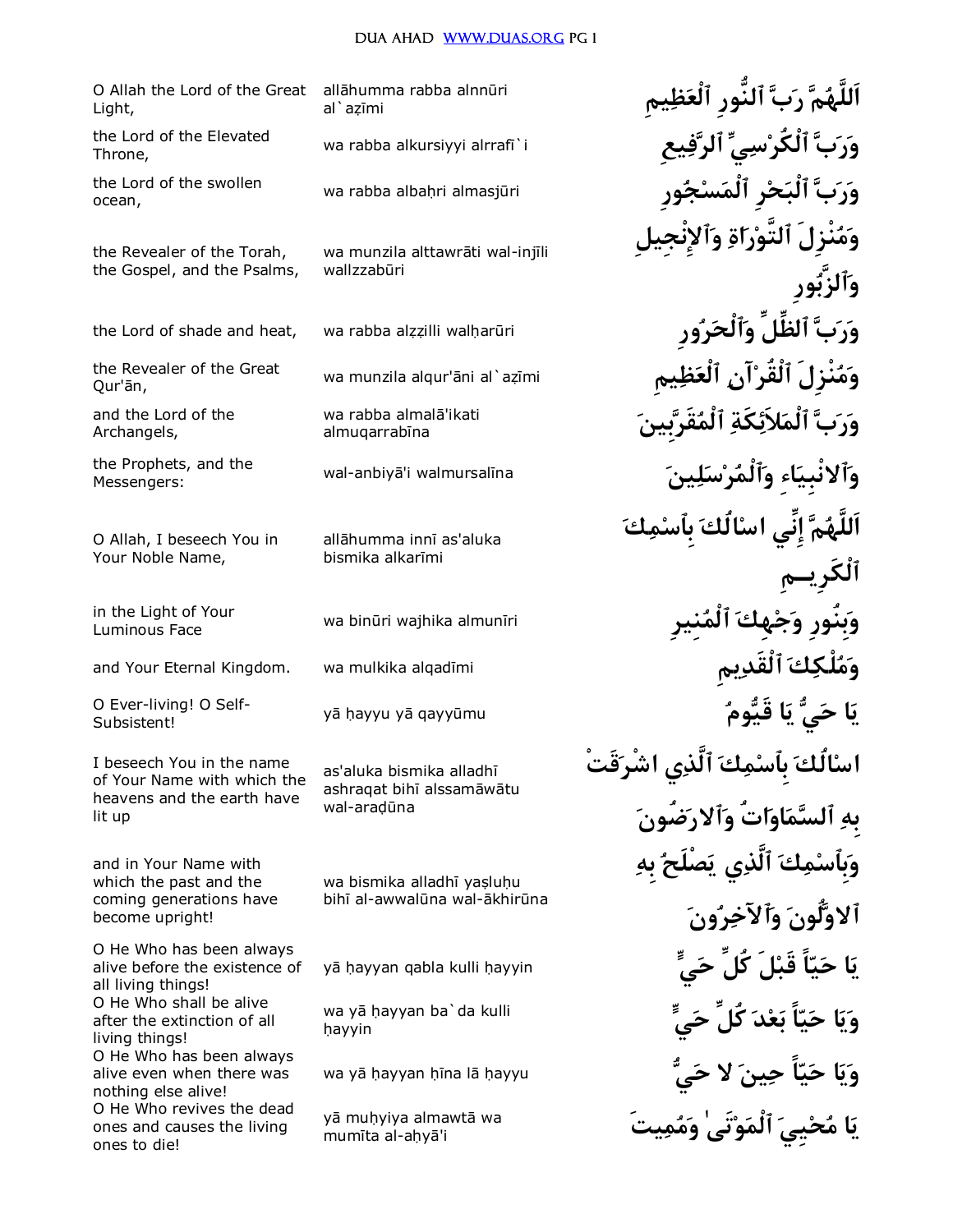god save You.

O Allah, convey to our master Imam al-Mahdī, the guide who is to undertake Your orders,

may Allah's blessings be upon him and upon his immaculate fathers,

on behalf of all of the believing men and women

in the east and west of the earth

(convey to him) blessings that are as weighty as Allah's Throne, Words,

and as many as that which is counted by His knowledge and encompassed by His Book.

O Allah, I update to him in the beginning of this day

lifetime a pledge,

a covenant, and allegiance to which I commit myself

and from which I neither convert nor change.

me of his supporters,

allāhumma balligh mawlānā al-imāma alhādiya almahdiyya algā'ima bi'amrika

şalawātu allāhi `alayhi wa alā ābā'ihī alttāhirīna

`an jamī`i almu'minīna walmu'mināti

maghāribihā

allāhi

wa mā aḥṣāhu `ilmuhū wa ahāta bihī kitābuhū

allāhumma innī ujaddidu lahū fī şabīhati yawmī hādhā

`ahdan wa `aqdan wa bay`atan lahū fī `unuqī

lā ahūlu `anhu wa lā azūlu abadan

**ٱلاحياءِ** y¡ ¦ayyu l¡ il¡ha ill¡ anta **نْتَا إِلاَّ هٰإِل لا يح اي** O Ever-living! There is no **اَللَّهم بلِّغْ مولاَنَا ٱلإِمام ٱلْهادي ٱلْمهدي ٱلْقَائم بِامرِك صَلَواتُ ٱللَّه علَيه وعلَىٰ آبائه ٱلطَّاهرِين عن جميعِ ٱلْمؤمنِين وٱلْمؤمنَات اغَارِبِهمو ضِرٱلا شَارِقِم يف** f¢ mash¡riqi al-ar¤i wa and in plains, mountains, sahlih¡ wa jabalih¡ **اهلبجو اهلهس** lands, and seas, wa barrih¡ wa ba¦rih¡ **ارِهحبو اهربو** and on behalf of my parents wa `annī wa `an wālidayya **يوَ عَنْي وَعَنْ وِالِدَيَّ** min alṣṣalawāti zinata `arshi**n أَصَلَوَاتِ زِنَةَ عَرْش ٱللَّهِ** wa mid¡da kalim¡tih¢ **هاتمكَل اددمو** as much as the ink of His **وما احصَاه علْمه واحاطَ بِه كتَابه اَللَّهم إِنِّي اجدد لَه في صَبِيحة يومي هٰذَا** and throughout the days of wa mā `ishtu min ayyāmī **يَامِي النَّامِي مِنْ النَّامِي مَسْتُ** مِ**نْ ايَّامِي مَسَ عهداً وعقْداً وبيعةً لَه في عنُقي لا احولُ عنْه ولا ازُولُ ابداً** all¡humma ij`aln¢ min an¥¡rih¢ **نْصَارِها نم لْنِيعٱج ماَللَّه** O Allah, (please do) make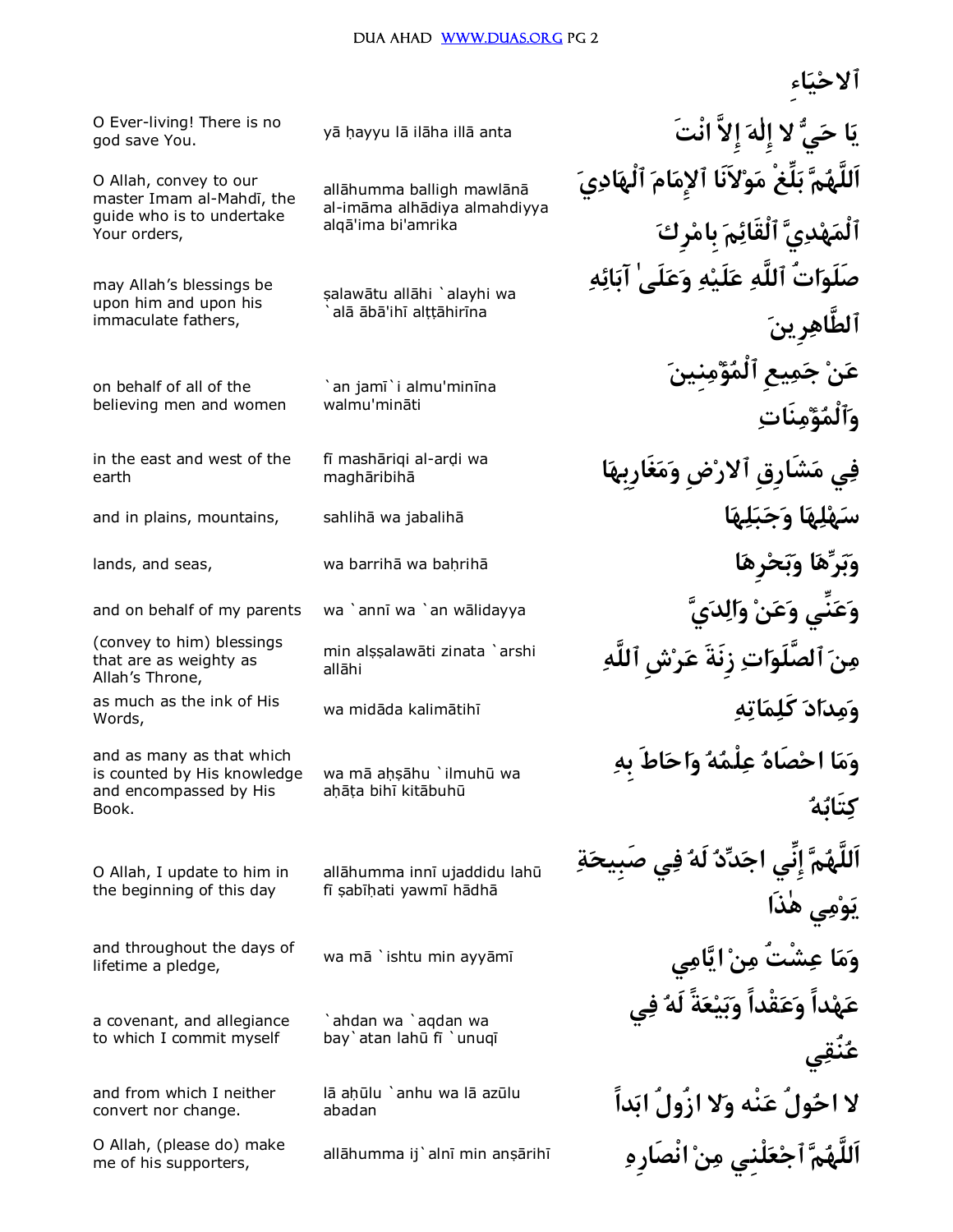sponsors, defenders,

orders,

and those who hurry in carrying out his instructions,

implementing his will,

and those who will be martyred before him.

O Allah, if death that You have made inevitably and certainly incumbent upon Your servants stands between me and him,

then (please do) take me out of my grave using my shroud as dress,

hand,

and responding to the call of the Caller who shall announce (his advent) in urban areas and deserts.

O Allah, (please do) show me his magnificent mien

forehead,

delight my eyes by letting me have a look at him.

relief,

easy,

him,

wasluk b¢ mu¦ajjatah£ **تَهجحم بِي لُكٱسو** guide me to follow his course,

walmusāri`īna ilayhi fī gadā'i hawā'ijihī

yadayhi

allahumma in hāla baynī wa baynahū almawtu alladhī ja`altahū `alā `ibādika hatman maqdiyyan

fa'akhrijnī min qabrī mu'taziran kafanī

mulabbiyan da`wata alddā`ī filhādiri walbādī

alrrashīdata

ilayhi

wa a`wānihī waldhdhābbīna **iya yiring yata yata wa**`amhu **وٱلْمسارِعين إِلَيه في قَضَاءِ حوائجِه** walmumtathil¢na li'aw¡mirih¢ **رِهامولا ينلتَثمٱلْمو** those who comply with his those who uphold him, walmu¦¡m¢na `anhu **نْهع ينامحٱلْمو** those who precede others to walssābiqīna ilā irādatihī **مَتَابِقِينَ إِلَى إِرَادَتِهِ** وَٱل**سَّابِقِينَ إِلَى إِرَادَتِهِ هيدي نيب يندتَشْهسٱلْمو** walmustashhad¢na bayna **اَللَّهم إِن حالَ بينِي وبينَه ٱلْموتُ ٱلَّذي جعلْتَه علَىٰ عبادك حتْماً مقْضياً فَاخْرِجنِي من قَبرِي مؤتَزِراً كَفَنِي** unsheathing my sword, sh¡rihan sayf¢ **يفيس راًشَاه** holding my lance in my <sub>mujarridan qanātī <mark>(نَجَر<sup>ِ</sup>ّداًً قَنَاتِي</mark></sub> **ملَبياً دعوةَ ٱلداعي في ٱلْحاضرِ وٱلْبادي ةَيدشٱلر ةَٱلطَّلْع رِنِيا ماَللَّه** all¡humma arin¢ al§§al`ata and his praiseworthy walghurrata alḥamīdata **أَلْغُر**ّةَ ٱلْحَمِيدَةَ مَسْتَمْسَمَعْ and his praiseworthy **هإِلَي نِّيم ةبِنَظْر رِينَاظ لْٱكْحو** wak¦ul n¡¨ir¢ bina¨ratin minn¢ wa `ajjil farajah£ **هجفَر لْجعو** And (please) expedite his make his reappearance wa sahhil makhrajahū **هَجْرَحَهُ لَهِ الْهَجْرَمَ** make his reappearance wa sahhil makhrajahū wa awsi` manhajah£ **هجنْهم عسواو** clear a spacious space for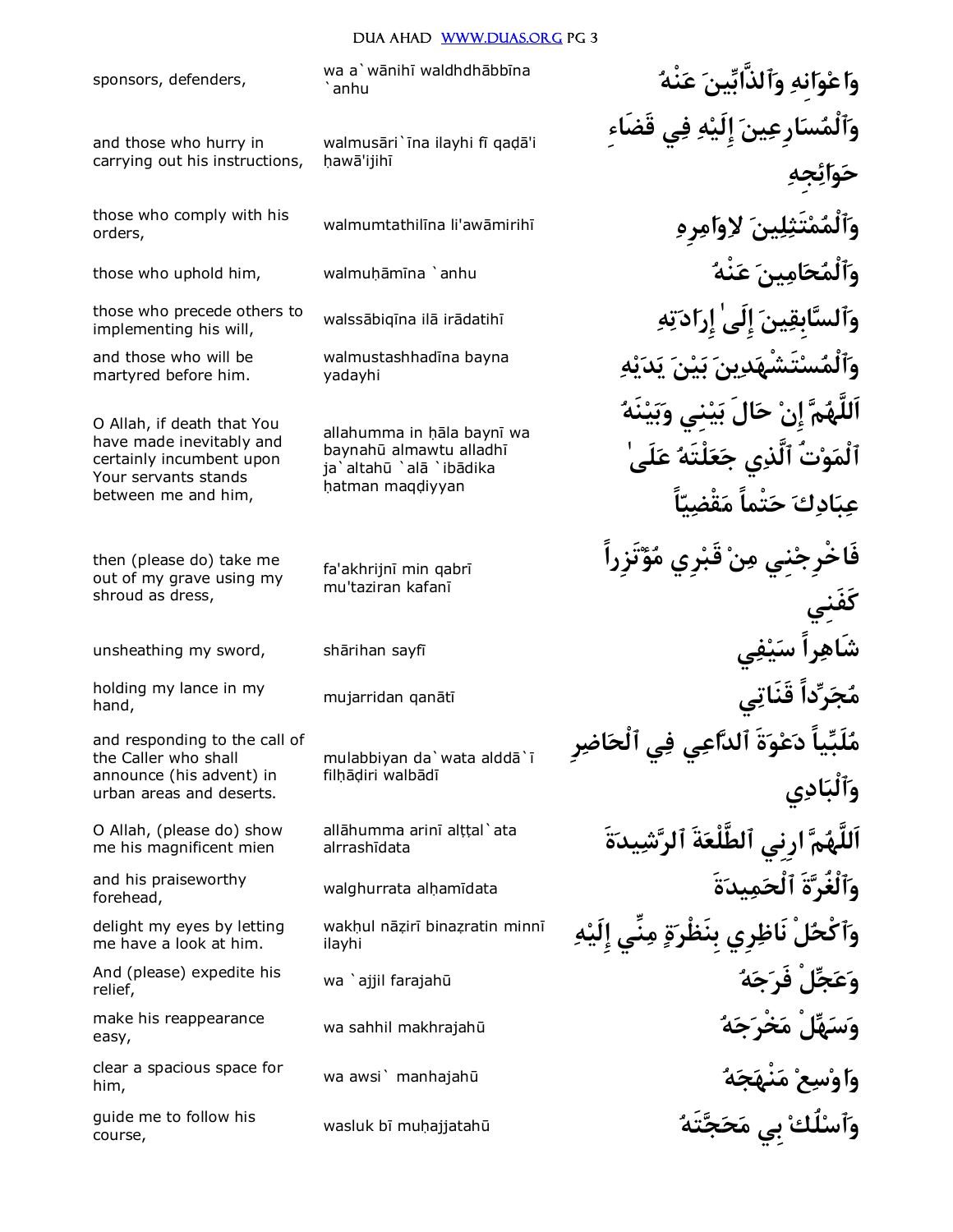give success to his issues, wa anfidh amrah£ **هرما ذْنْفاو** and confirm his strength. washdud azrah£ **هزْرا دٱشْدو كبِلاد بِه مٱللَّه رِمٱعو** wa`mur all¡humma bih¢ bilādaka O Allah, construct Your lands through him wa a¦yi bih¢ `ib¡daka **كادبع بِه يِحاو** and refresh Your servants through him, **:قٱلْح لُكقَوو قُلْتَ فَإِنَّك** fa'innaka qulta wa qawluka alhaqqu For You have said, and true are Your words: **«ظَهر ٱلْفَساد في ٱلْبر وٱلْبحرِ** zahara alfasādu filbarri walbahri "Corruption has appeared in the land and the sea bim¡ kasabat ayd¢ alnn¡si **«.ٱلنَّاسِ يديا تْبكَس ابِم** on account of what the hands of men have wrought." **كيلو لَنَا مٱللَّه ظْهِرِفَا** fa'a¨hir all¡humma lan¡ waliyyaka So, O Allah, (please) show us Your vicegerent, the son of Your Prophet, wabna binti nabiyyika **كنَبِي بِنْت نٱبو** almusamm¡ bismi ras£lika **كولسر مِبِٱس ٰىمسٱلْم** and the namesake of Your Messenger, ¥all¡ all¡hu `alayhi wa ¡lih¢ **هآلو هلَيع ٱللَّه ٰصَلَّى** peace be upon him and his Household, **حتَّىٰ لا يظْفَر بِشَيءٍ من ٱلْباطلِ إِلاَّ مزَّقَه** hattā lā yazfara bishay'in min albātili illā mazzagahū so that he shall tear up any wrong item that he will face wa yaḥiqqa alḥaqqa wa<br>wubaqqiqabū **i** yuhaqqiqahū and shall confirm and approve of the truth. **وٱجعلْه ٱللَّهم مفْزَعاً لمظْلُومِ**  waj`alhu allāhumma mafza`an limazlūmi `ibādika O Allah, (please) make him the shelter to whom Your wronged servants shall resort, **ونَاصراً لمن لا يجِد لَه نَاصراً**  wa nāșiran liman lā yajidu lahū nāṣiran ghayraka the supporter of those who cannot find any supporter save You, **ومجدداً لما عطِّلَ من احكَامِ**  wa mujaddidan limā `uțțila min ahkāmi kitābika the reviver of the laws of Your Book that have been suspended, **ومشَيداً لما ورد من اعلامِ دينِك وسنَنِ نَبِيك** wa mushayyidan limā warada min a`lāmi dīnika wa sunani nabiyyika and the constructor of all signs of Your religion and instructions of Your Messenger, ¥all¡ all¡hu `alayhi wa ¡lih¢ **هوآل هلَيع ٱللَّه ٰصَلَّى** peace be upon him and his Household, that he will see.

**عبادك**

**غَيرك**

**كتَابِك**